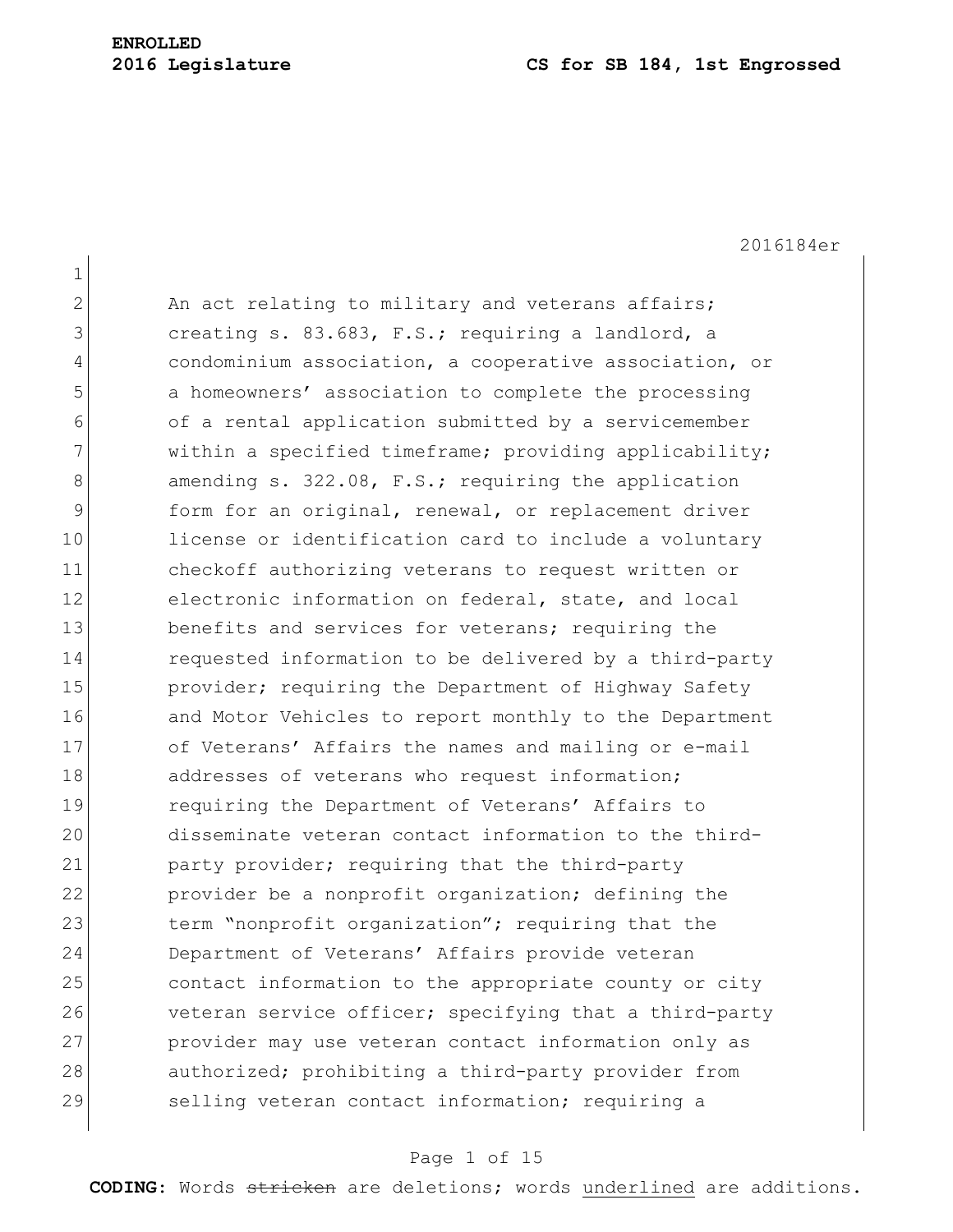#### **2016 Legislature CS for SB 184, 1st Engrossed**

2016184er 30 third-party provider to maintain confidentiality of 31 veteran contact information under specified 32 provisions; providing a penalty; amending s. 265.003, 33 F.S.; defining the term "veteran" or "military 34 veteran" for purposes of determining persons the 35 Florida Veterans' Hall of Fame Council may consider as 36 nominees for the Florida Veterans' Hall of Fame; 37 creating s. 489.1131, F.S.; directing the Department 38 of Business and Professional Regulation to provide a 39 method by which honorably discharged veterans may 40 apply for construction contracting licensure; 41 authorizing the Construction Industry Licensing Board 42 to adopt rules; directing the department, in 43 conjunction with the board, to annually prepare and 44 Submit a specified report to the Governor and 45 Legislature; amending s. 489.511, F.S.; revising 46 eligibility criteria for taking the electrical or 47 alarm system contractor certification examination; 48 creating s. 489.5161, F.S.; directing the Department 49 of Business and Professional Regulation to provide a 50 method by which honorably discharged veterans may 51 apply for electrical or alarm system contracting 52 licensure; authorizing the Electrical Contractors' 53 Licensing Board to adopt rules; directing the 54 department, in conjunction with the board, to annually 55 prepare and submit a specified report to the Governor 56 and Legislature; creating s. 493.61035, F.S.; 57 directing the Department of Agriculture and Consumer 58 Services to provide a method by which honorably

#### Page 2 of 15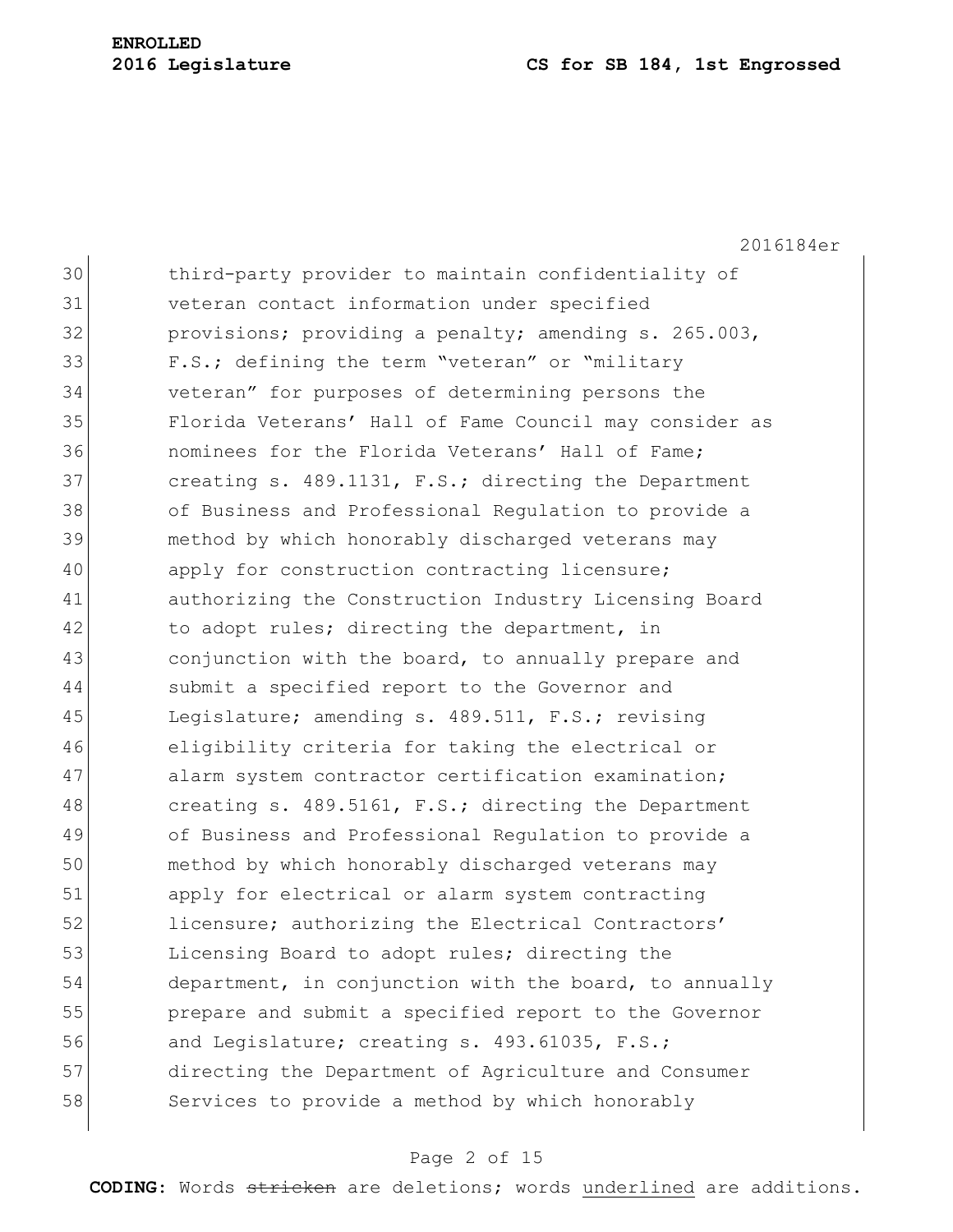# **ENROLLED**

#### **Legislature CS for SB 184, 1st Engrossed**

2016184er

| 59 | discharged veterans may apply for private                   |
|----|-------------------------------------------------------------|
| 60 | investigative, private security, and repossession           |
| 61 | services licensure; authorizing the department to           |
| 62 | adopt rules; directing the department to annually           |
| 63 | prepare and submit a specified report to the Governor       |
| 64 | and Legislature; directing the Department of Highway        |
| 65 | Safety and Motor Vehicles and the Department of             |
| 66 | Military Affairs to conduct a commercial motor vehicle      |
| 67 | driver license testing pilot program; specifying            |
| 68 | testing locations and funding; requiring the                |
| 69 | departments to submit a report to the Legislature by a      |
| 70 | specified date; providing for repeal of the program;        |
| 71 | creating the Military and Overseas Voting Assistance        |
| 72 | Task Force within the Department of State; specifying       |
| 73 | membership of the task force; authorizing                   |
| 74 | reimbursement for per diem and travel expenses;             |
| 75 | prescribing duties of the task force; requiring             |
| 76 | submission of a report to the Governor and the              |
| 77 | Legislature by a specified date; providing for              |
| 78 | expiration of the task force; providing for staffing;       |
| 79 | providing an effective date.                                |
| 80 |                                                             |
| 81 | Be It Enacted by the Legislature of the State of Florida:   |
| 82 |                                                             |
| 83 | Section 1. Section 83.683, Florida Statutes, is created to  |
| 84 | read:                                                       |
| 85 | 83.683 Rental application by a servicemember.-              |
| 86 | (1) If a landlord requires a prospective tenant to complete |
| 87 | a rental application before residing in a rental unit, the  |
|    |                                                             |

## Page 3 of 15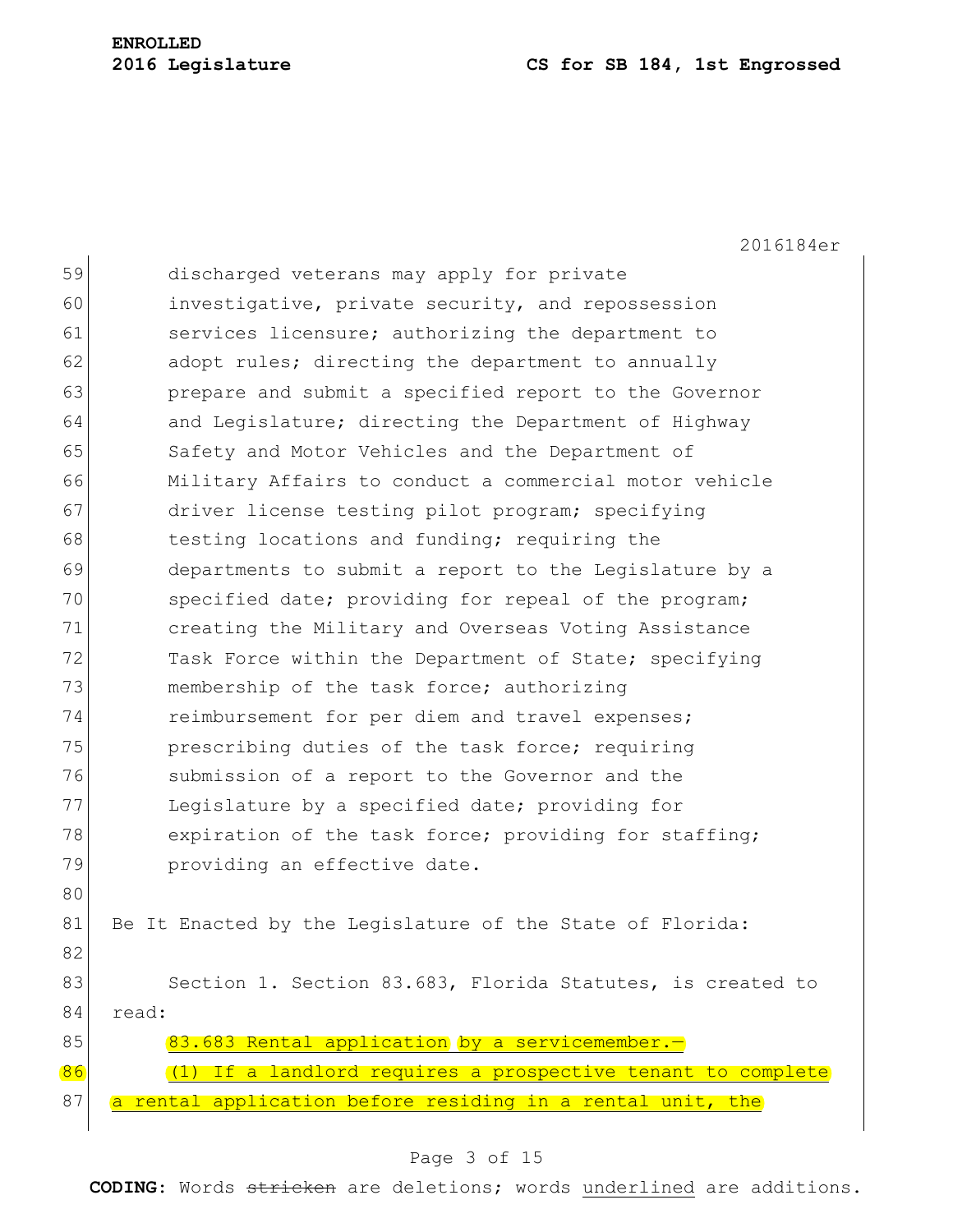|              | 2016184er                                                        |
|--------------|------------------------------------------------------------------|
| 88           | landlord must complete processing of a rental application        |
| 89           | submitted by a prospective tenant who is a servicemember, as     |
| 90           | defined in s. 250.01, within 7 days after submission and must,   |
| 91           | within that 7-day period, notify the servicemember in writing of |
| 92           | an application approval or denial and, if denied, the reason for |
| 93           | denial. Absent a timely denial of the rental application, the    |
| $\boxed{94}$ | landlord must lease the rental unit to the servicemember if all  |
| 95           | other terms of the application and lease are complied with.      |
| 96           | (2) If a condominium association, as defined in chapter          |
| 97           | 718, a cooperative association, as defined in chapter 719, or a  |
| 98           | homeowners' association, as defined in chapter 720, requires a   |
| 99           | prospective tenant of a condominium unit, cooperative unit, or   |
| 100          | parcel within the association's control to complete a rental     |
| <u> 101</u>  | application before residing in a rental unit or parcel, the      |
| <u> 102</u>  | association must complete processing of a rental application     |
| 103          | submitted by a prospective tenant who is a servicemember, as     |
| <u>104</u>   | defined in s. 250.01, within 7 days after submission and must,   |
| 105          | within that 7-day period, notify the servicemember in writing of |
| 106          | an application approval or denial and, if denied, the reason for |
| 107          | denial. Absent a timely denial of the rental application, the    |
| <u>108</u>   | association must allow the unit or parcel owner to lease the     |
| 109          | rental unit or parcel to the servicemember and the landlord must |
| 110          | lease the rental unit or parcel to the servicemember if all      |
| 111          | other terms of the application and lease are complied with.      |
| <u> 112</u>  | (3) The provisions of this section may not be waived or          |
| 113          | modified by the agreement of the parties under any               |
| 114          | circumstances.                                                   |
| 115          | Section 2. Present subsection (9) of section 322.08,             |
| 116          | Florida Statutes, is renumbered as subsection (10), and a new    |

## Page 4 of 15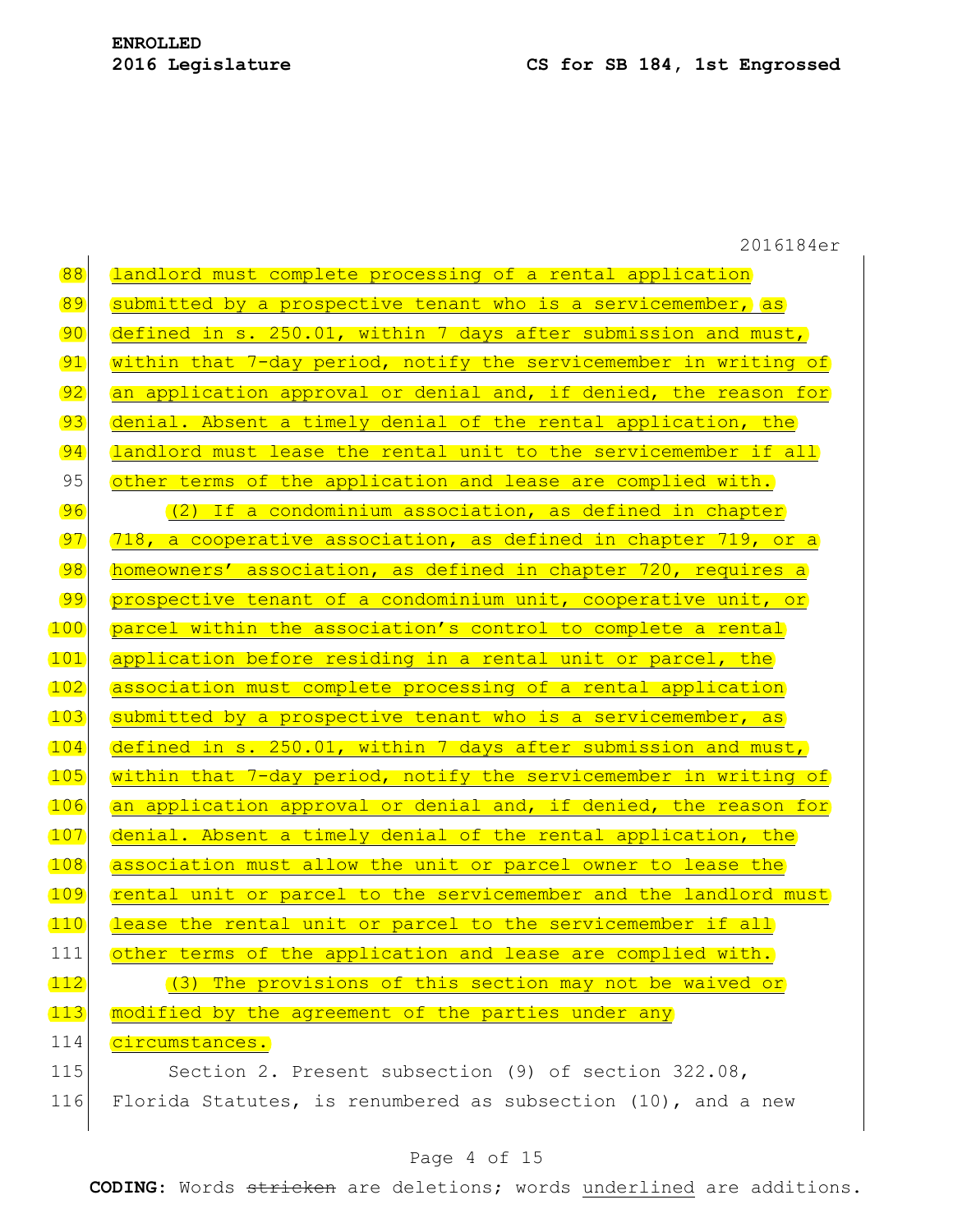2016184er

| 117 | subsection (9) is added to that section, to read:                |
|-----|------------------------------------------------------------------|
| 118 | 322.08 Application for license; requirements for license         |
| 119 | and identification card forms.-                                  |
| 120 | (9) (a) To support the carrying out of the duties of the         |
| 121 | Department of Veterans' Affairs prescribed in s. 292.05 and to   |
| 122 | facilitate its outreach to veterans residing in this state, the  |
| 123 | application form for an original, a renewal, or a replacement    |
| 124 | driver license or identification card must include a voluntary   |
| 125 | checkoff authorizing a veteran of the United States Armed Forces |
| 126 | to request written or electronic information on federal, state,  |
| 127 | and local benefits and services available to veterans. The       |
| 128 | veteran may elect to receive requested information through       |
| 129 | United States mail or by e-mail. The requested information shall |
| 130 | be delivered to the veteran by any third-party provider selected |
| 131 | by the Department of Veterans' Affairs to act on its behalf.     |
| 132 | (b) The department shall collaborate with the Department of      |
| 133 | Veterans' Affairs to administer this subsection. The department  |
| 134 | shall report monthly to the Department of Veterans' Affairs the  |
| 135 | name and mailing address or e-mail address of each veteran who   |
| 136 | requests information as provided in paragraph (a). Following     |
| 137 | receipt of the monthly report, the Department of Veterans'       |
| 138 | Affairs shall disseminate the contact information for each such  |
| 139 | veteran to the third-party provider acting on its behalf. The    |
| 140 | third-party provider must be a nonprofit organization with       |
| 141 | sufficient ability to communicate with veterans residing         |
| 142 | throughout this state. For purposes of this paragraph, the term  |
| 143 | "nonprofit organization" means an organization exempt from the   |
| 144 | federal income tax under s. 501 of the Internal Revenue Code of  |
| 145 | 1986 or any federal, state, or local governmental entity.        |
|     |                                                                  |

## Page 5 of 15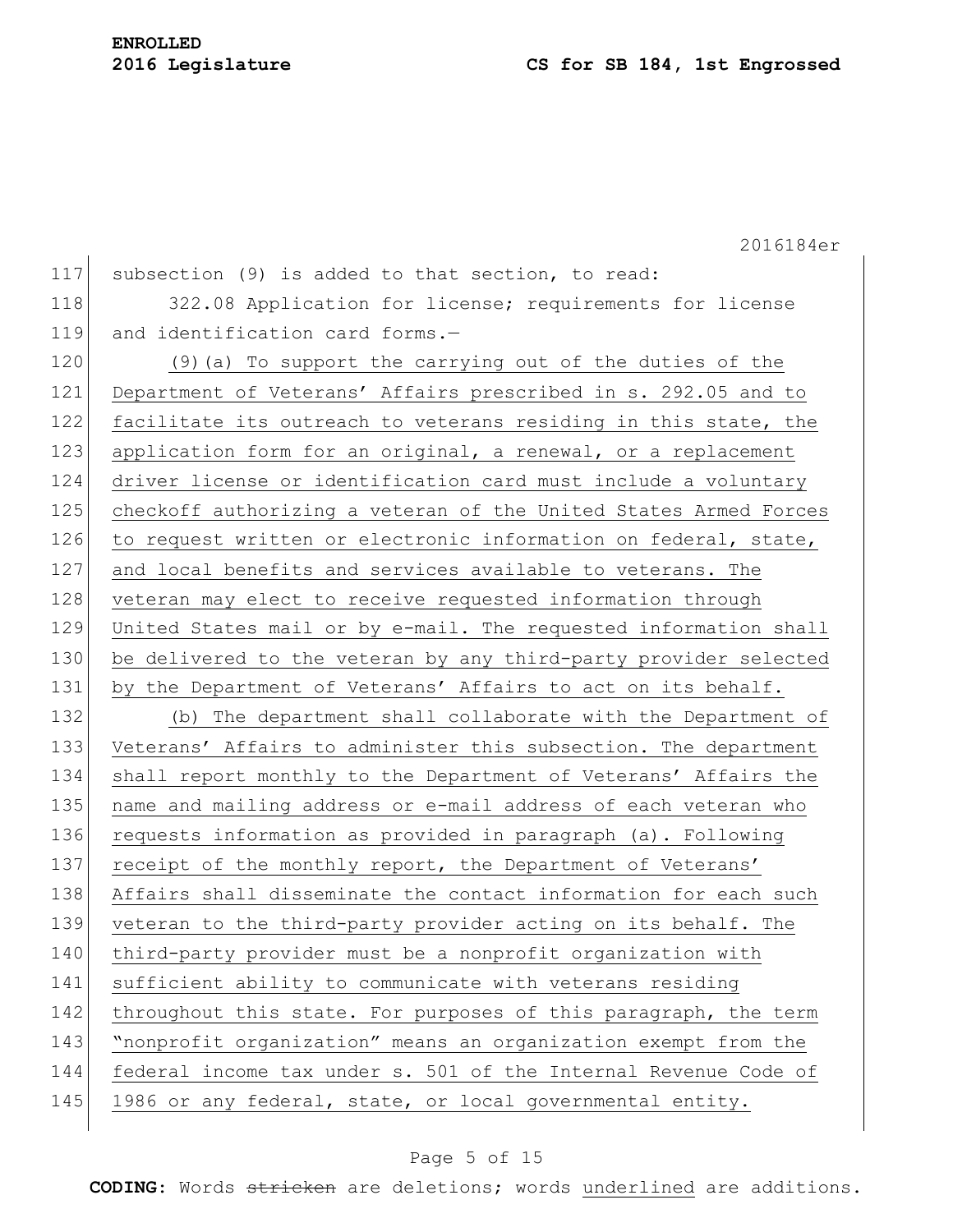|       | 2016184er                                                        |
|-------|------------------------------------------------------------------|
| 146   | (c) In addition to the requirements of paragraph (b), the        |
| 147   | Department of Veterans' Affairs shall disseminate the contact    |
| 148   | information for a veteran who selects the voluntary checkoff to  |
| 149   | the appropriate county or city veteran service officer in order  |
| 150   | to facilitate further outreach to veterans.                      |
| 151   | $(d) 1.$ The contact information of a veteran which is           |
| 152   | obtained by a third-party provider pursuant to this subsection   |
| 153   | may be used only as authorized by this subsection. The third-    |
| 154   | party provider may not sell such contact information. Except as  |
| 155   | otherwise provided, the third-party provider must maintain the   |
| 156   | confidentiality of the contact information in accordance with    |
| (157) | chapter 119 and the federal Driver's Privacy Protection Act of   |
| 158   | 1994, 18 U.S.C. ss. 2721 et seq.                                 |
| 159   | 2. A person who willfully and knowingly violates this            |
|       |                                                                  |
| 160   | paragraph commits a misdemeanor of the first degree, punishable  |
| 161   | as provided in s. 775.082 or s. 775.083.                         |
| 162   | Section 3. Subsection (4) of section 265.003, Florida            |
| 163   | Statutes, is amended to read:                                    |
| 164   | 265.003 Florida Veterans' Hall of Fame.-                         |
| 165   | (4) (a) The Florida Veterans' Hall of Fame Council shall         |
| 166   | annually accept nominations of persons to be considered for      |
| 167   | induction into the Florida Veterans' Hall of Fame and shall      |
| 168   | transmit a list of up to 20 nominees to the Department of        |
| 169   | Veterans' Affairs for submission to the Governor and the Cabinet |
| 170   | who will select the nominees to be inducted.                     |
| 171   | (b) In selecting its nominees for submission to the              |
| 172   | Governor and the Cabinet, the Florida Veterans' Hall of Fame     |
| 173   | council shall give preference to veterans who were born in       |
| 174   | Florida or adopted Florida as their home state or base of        |

## Page 6 of 15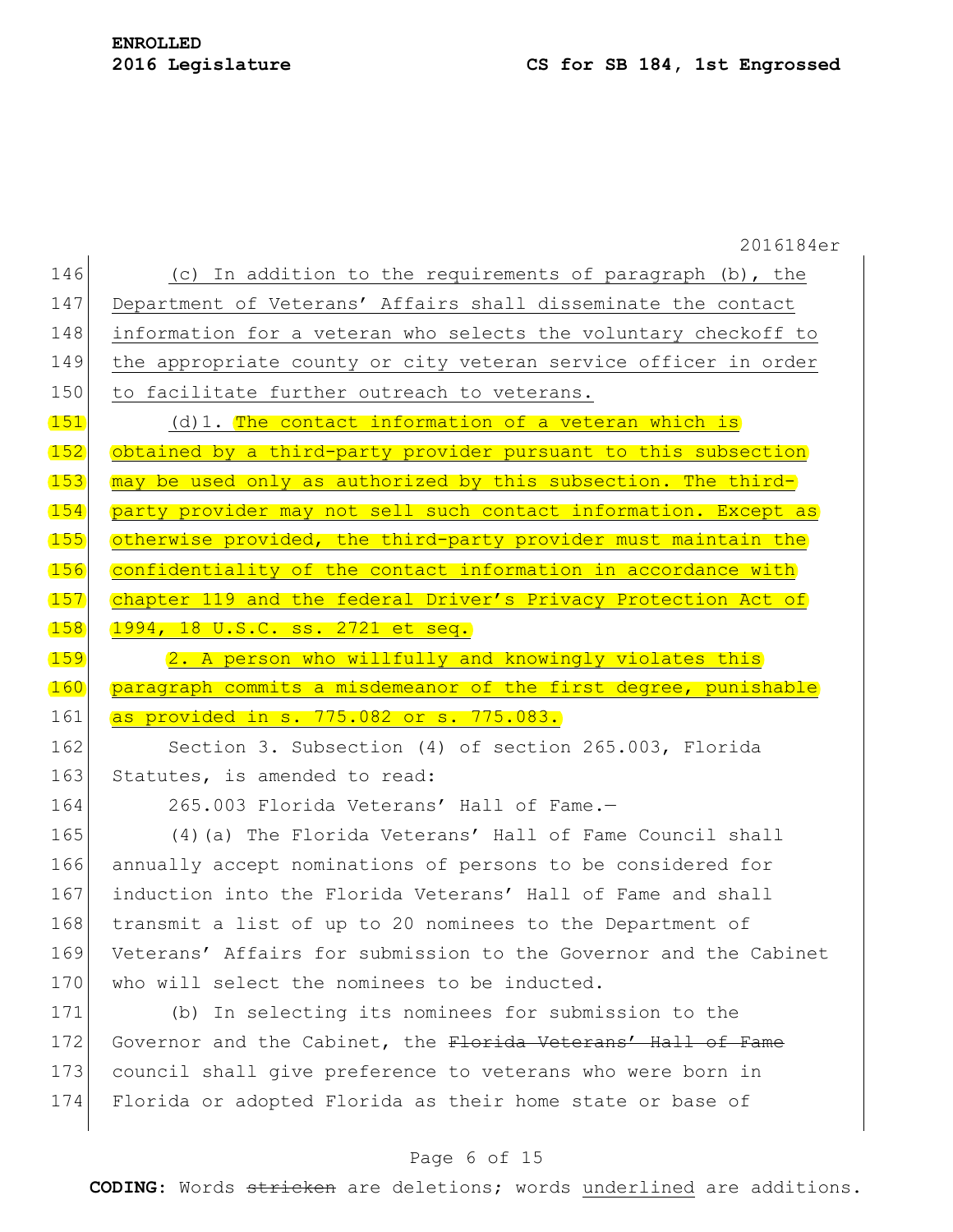|     | 2016184er                                                        |
|-----|------------------------------------------------------------------|
| 175 | operation and who have made a significant contribution to the    |
| 176 | state in civic, business, public service, or other pursuits.     |
| 177 | (c) For purposes of this section, the term "veteran" or          |
| 178 | "military veteran" means a person who meets the definition of    |
| 179 | the term in s. 1.01(14) or a former member of the Florida        |
| 180 | National Guard.                                                  |
| 181 | Section 4. Section 489.1131, Florida Statutes, is created        |
| 182 | to read:                                                         |
| 183 | 489.1131 Credit for relevant military training and               |
| 184 | education.-                                                      |
| 185 | (1) The department shall provide a method by which               |
| 186 | honorably discharged veterans may apply for licensure. The       |
| 187 | method must include a veteran-specific application and provide:  |
| 188 | (a) To the fullest extent possible, credit toward the            |
| 189 | requirements for licensure for military experience, training,    |
| 190 | and education received and completed during service in the       |
| 191 | United States Armed Forces if the military experience, training, |
| 192 | or education is substantially similar to the experience,         |
| 193 | training, or education required for licensure.                   |
| 194 | (b) Acceptance of up to 3 years of active duty service in        |
| 195 | the United States Armed Forces, regardless of duty or training,  |
| 196 | to meet the experience requirements of s. 489.111(2)(c). At      |
| 197 | least 1 additional year of active experience as a foreman in the |
| 198 | trade, either civilian or military, is required to fulfill the   |
| 199 | experience requirement of s. 489.111(2)(c).                      |
| 200 |                                                                  |
| 201 | The board may adopt rules pursuant to s. 120.536(1) and s.       |
| 202 | 120.54 to implement this subsection.                             |
| 203 | (2) Notwithstanding any other provision of law, beginning        |
|     |                                                                  |

## Page 7 of 15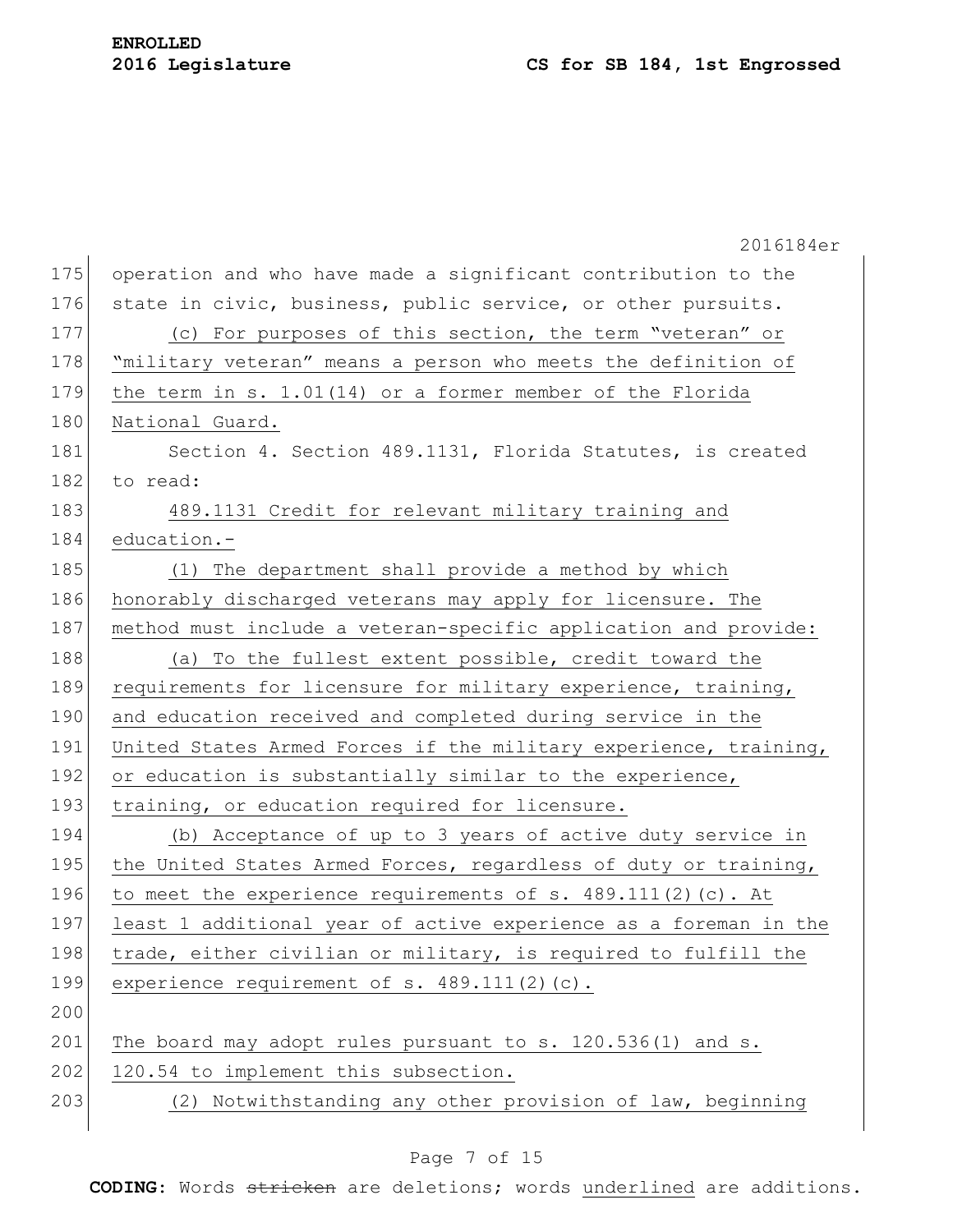|     | 2016184er                                                       |
|-----|-----------------------------------------------------------------|
| 204 | October 1, 2017, and annually thereafter, the department, in    |
| 205 | conjunction with the board, is directed to prepare and submit a |
| 206 | report titled "Construction and Electrical Contracting Veteran  |
| 207 | Applicant Statistics" to the Governor, the President of the     |
| 208 | Senate, and the Speaker of the House of Representatives. The    |
| 209 | report must include statistics and information relating to this |
| 210 | section and s. 489.5161 which detail:                           |
| 211 | (a) The number of applicants who identified themselves as       |
| 212 | veterans.                                                       |
| 213 | (b) The number of veterans whose application for a license      |
| 214 | was approved.                                                   |
| 215 | (c) The number of veterans whose application for a license      |
| 216 | was denied, including the reasons for denial.                   |
| 217 | (d) Data on the application processing times for veterans.      |
| 218 | (e) Recommendations on ways to improve the department's         |
| 219 | ability to meet the needs of veterans which would effectively   |
| 220 | address the challenges that veterans face when separating from  |
| 221 | military service and seeking a license regulated by the         |
| 222 | department pursuant to part I of chapter 489.                   |
| 223 | Section 5. Paragraph (b) of subsection (1) of section           |
| 224 | 489.511, Florida Statutes, is amended to read:                  |
| 225 | 489.511 Certification; application; examinations;               |
| 226 | endorsement.-                                                   |
| 227 | (1)                                                             |
| 228 | (b) Any person desiring to be certified as a contractor         |
| 229 | shall apply to the department in writing and must meet the      |
| 230 | following criteria:                                             |
| 231 | 1. Be of good moral character;                                  |
| 232 | 2. Pass the certification examination, achieving a passing      |
|     |                                                                 |

## Page 8 of 15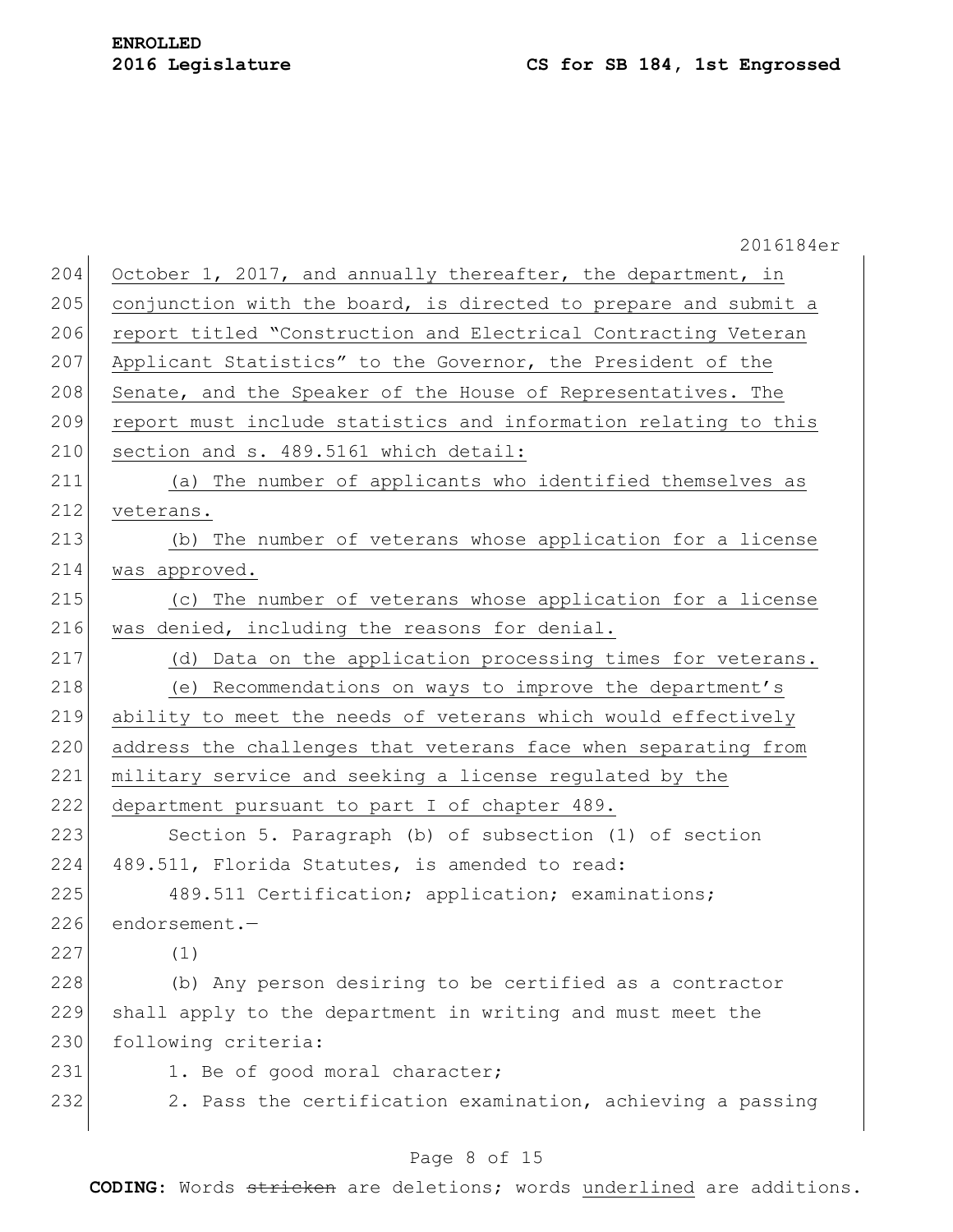2016184er 233 grade as established by board rule; and 234 3. Meet eligibility requirements according to one of the 235 following criteria: 236  $\vert$  a. Has, within the 6 years immediately preceding the filing 237 of the application, at least 3 years of years' proven management 238 experience in the trade or education equivalent thereto, or a 239 combination thereof, but not more than one-half of such 240 experience may be educational equivalent; 241 b. Has, within the 8 years immediately preceding the filing 242 of the application, at least 4 years of  $\frac{1}{2}$  experience as a 243 supervisor or contractor in the trade for which he or she is 244 making application, or at least 4 years of experience as a 245 supervisor in electrical or alarm system work with the United 246 States Armed Forces; 247 c. Has, within the 12 years immediately preceding the 248 filing of the application, at least 6 years of comprehensive 249 training, technical education, or supervisory experience 250 associated with an electrical or alarm system contracting 251 business, or at least 6 years of technical experience, 252 education, or training in electrical or alarm system work with 253 the United States Armed Forces or a governmental entity; 254 d. Has, within the 12 years immediately preceding the 255 filing of the application, been licensed for 3 years as a 256 professional engineer who is qualified by education, training, 257 or experience to practice electrical engineering; or 258 e. Has any combination of qualifications under sub-259 subparagraphs  $a.-c.$  totaling 6 years of experience. 260 Section 6. Section 489.5161, Florida Statutes, is created

## 261 to read:

#### Page 9 of 15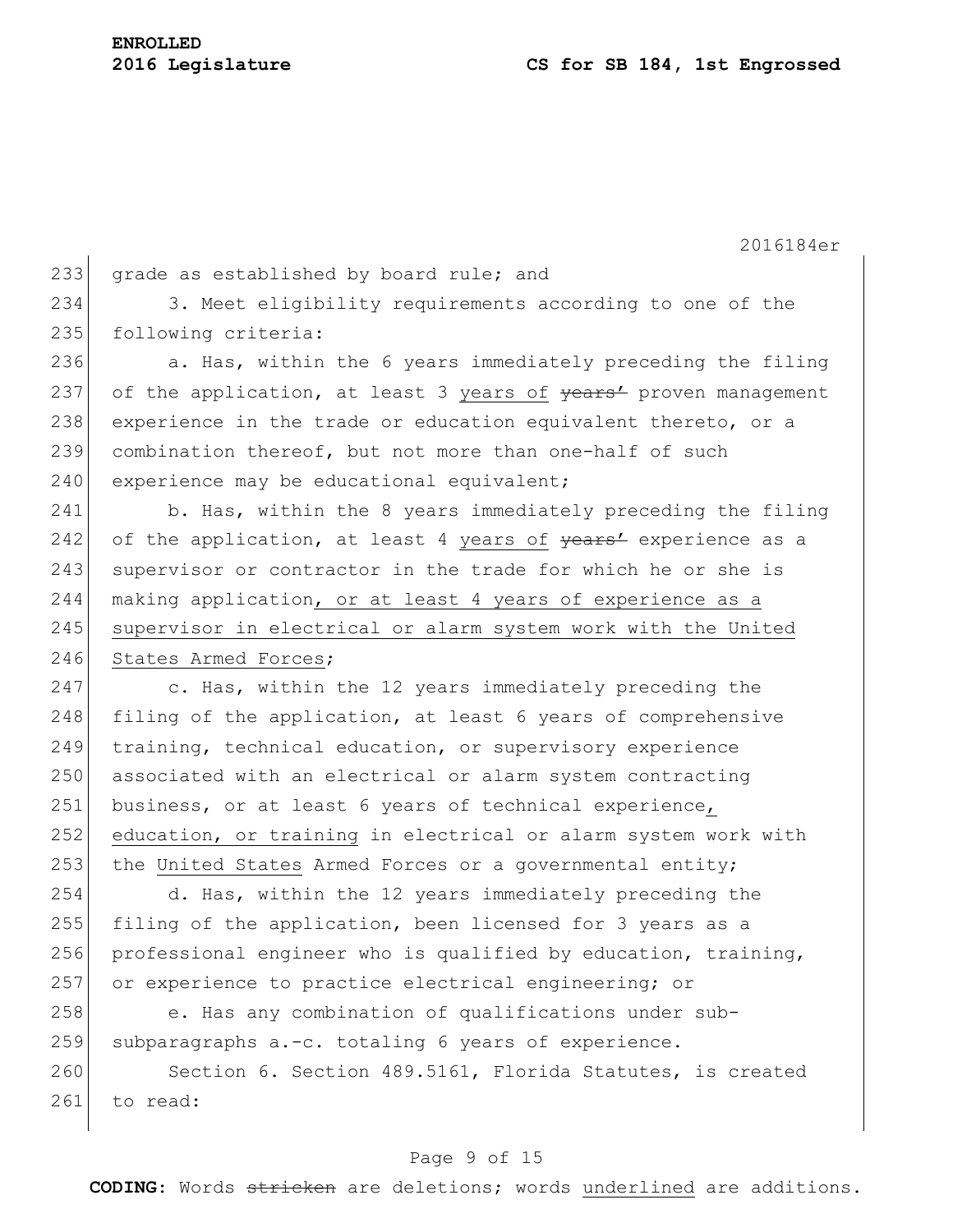# **ENROLLED**

|     | 2016184er                                                        |
|-----|------------------------------------------------------------------|
| 262 | 489.5161 Credit for relevant military training and               |
| 263 | education.-                                                      |
| 264 | (1) The department shall provide a method by which               |
| 265 | honorably discharged veterans may apply for licensure. The       |
| 266 | method must include a veteran-specific application and provide,  |
| 267 | to the fullest extent possible, credit toward the requirements   |
| 268 | for licensure for military experience, training, and education   |
| 269 | received and completed during service in the United States Armed |
| 270 | Forces if the military experience, training, or education is     |
| 271 | substantially similar to the experience, training, or education  |
| 272 | required for licensure. The board may adopt rules pursuant to s. |
| 273 | 120.536(1) and s. 120.54 to implement this subsection.           |
| 274 | (2) Notwithstanding any other provision of law, beginning        |
| 275 | October 1, 2017, and annually thereafter, the department, in     |
| 276 | conjunction with the board, is directed to prepare and submit a  |
| 277 | report titled "Construction and Electrical Contracting Veteran   |
| 278 | Applicant Statistics" to the Governor, the President of the      |
| 279 | Senate, and the Speaker of the House of Representatives. The     |
| 280 | report shall include statistics and information relating to this |
| 281 | section and s. 489.1131 which detail:                            |
| 282 | (a) The number of applicants who identified themselves as        |
| 283 | veterans.                                                        |
| 284 | The number of veterans whose application for a license<br>(b)    |
| 285 | was approved.                                                    |
| 286 | (c) The number of veterans whose application for a license       |
| 287 | was denied, including data on the reasons for denial.            |
| 288 | Data on the application processing times for veterans.<br>(d)    |
| 289 | (e) Recommendations on ways to improve the department's          |
| 290 | ability to meet the needs of veterans which would effectively    |

## Page 10 of 15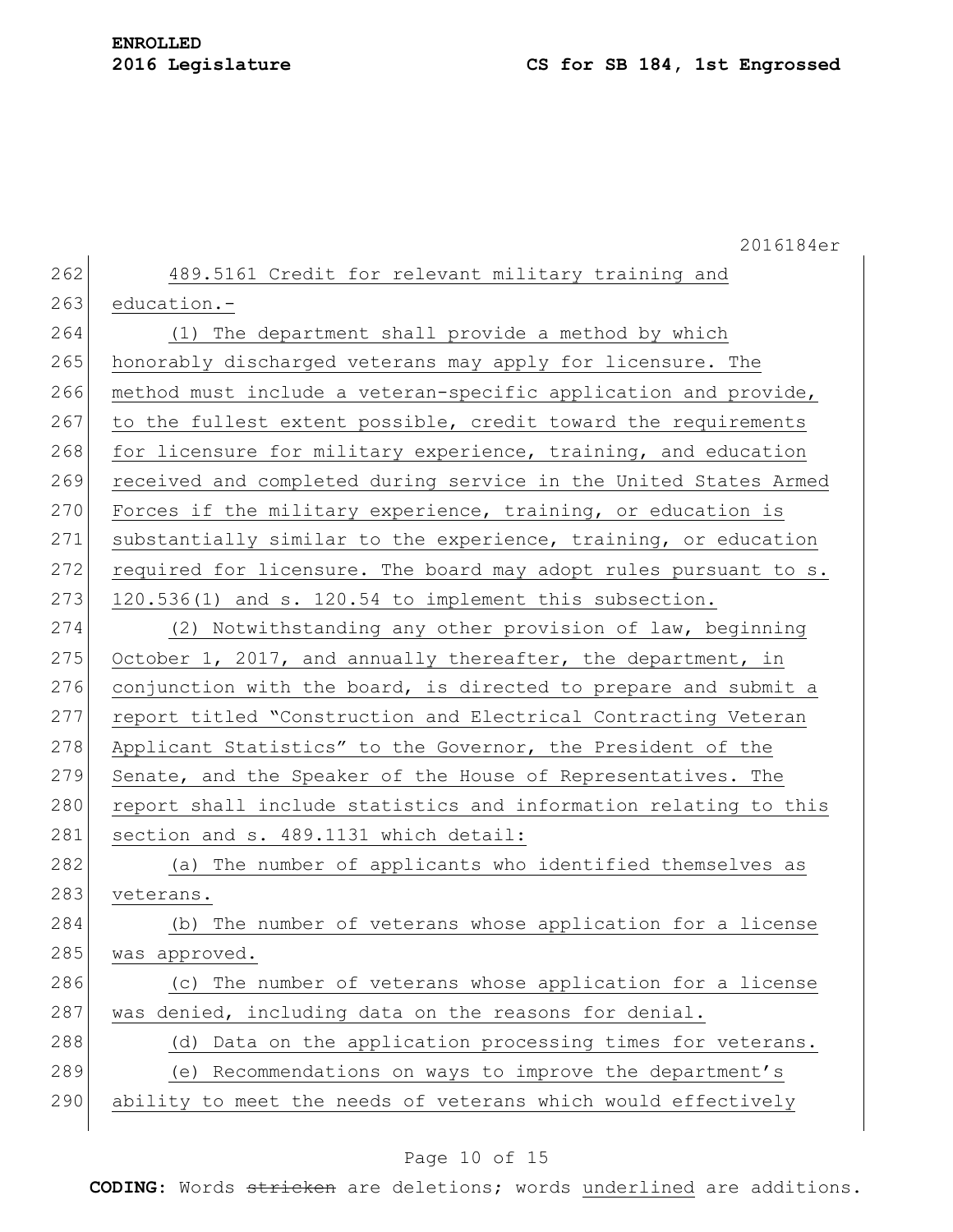|     | 2016184er                                                        |
|-----|------------------------------------------------------------------|
| 291 | address the challenges that veterans face when separating from   |
| 292 | military service and seeking a license regulated by the          |
| 293 | department pursuant to part II of chapter 489.                   |
| 294 | Section 7. Section 493.61035, Florida Statutes, is created       |
| 295 | to read:                                                         |
| 296 | 493.61035 Credit for relevant military training and              |
| 297 | education.-                                                      |
| 298 | (1) The department shall provide a method by which               |
| 299 | honorably discharged veterans may apply for licensure. The       |
| 300 | method must include:                                             |
| 301 | (a) To the fullest extent possible, credit toward the            |
| 302 | requirements for licensure for military training and education   |
| 303 | received and completed during service in the United States Armed |
| 304 | Forces if the military training or education is substantially    |
| 305 | similar to the training or education required for licensure.     |
| 306 | (b) Identification of overlaps and gaps between the              |
| 307 | requirements for licensure and the military training or          |
| 308 | education received and completed by the veteran, and subsequent  |
| 309 | notification to the veteran of the overlaps and gaps.            |
| 310 | (c) Assistance in identifying programs that offer training       |
| 311 | and education needed to meet the requirements for licensure.     |
| 312 | (2) Notwithstanding any other provision of law, beginning        |
| 313 | October 1, 2017, and annually thereafter, the department is      |
| 314 | directed to prepare and submit a report to the Governor, the     |
| 315 | President of the Senate, and the Speaker of the House of         |
| 316 | Representatives. In addition to any other information that the   |
| 317 | Legislature may require, the report must include statistics and  |
| 318 | relevant information which detail:                               |
| 319 | (a) The number of applicants who identified themselves as        |
|     |                                                                  |

## Page 11 of 15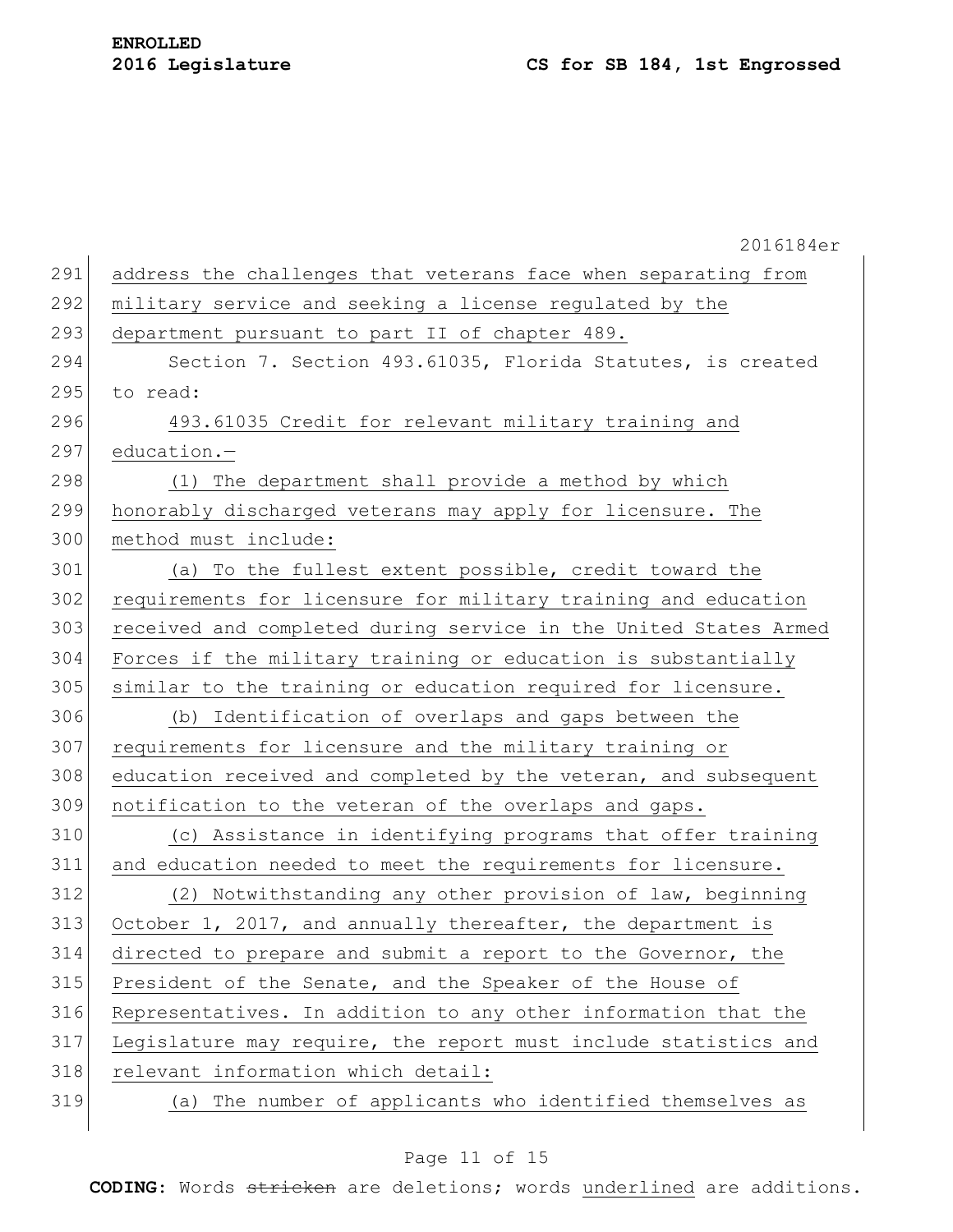|     | 2016184er                                                        |
|-----|------------------------------------------------------------------|
| 320 | veterans.                                                        |
| 321 | (b) The number of veterans whose application for a license       |
| 322 | was approved.                                                    |
| 323 | (c) The number of veterans whose application for a license       |
| 324 | was denied, including the reasons for denial.                    |
| 325 | (d) Data on the application processing times for veterans.       |
| 326 | The department's efforts to assist veterans in<br>(e)            |
| 327 | identifying programs that offer training and education needed to |
| 328 | meet the requirements for licensure.                             |
| 329 | The department's identification of the most common<br>(f)        |
| 330 | overlaps and gaps between the requirements for licensure and the |
| 331 | military training and education received and completed by the    |
| 332 | veterans.                                                        |
| 333 | (g) Recommendations on ways to improve the department's          |
| 334 | ability to meet the needs of veterans which would effectively    |
| 335 | address the challenges that veterans face when separating from   |
| 336 | military service and seeking a license for a profession or       |
| 337 | occupation regulated by the department pursuant to chapter 493.  |
| 338 | Section 8. (1) The Department of Highway Safety and Motor        |
| 339 | Vehicles and the Department of Military Affairs shall jointly    |
| 340 | conduct a pilot program to provide onsite commercial motor       |
| 341 | vehicle driver license testing opportunities to qualified        |
| 342 | members of the Florida National Guard pursuant to the Department |
| 343 | of Highway Safety and Motor Vehicles commercial motor vehicle    |
| 344 | driver license skills test waiver under s. 322.12, Florida       |
| 345 | Statutes. Testing must be held at a Florida National Guard       |
| 346 | Armory, a Florida United States Armed Forces Reserve Center, or  |
| 347 | the Camp Blanding Joint Training Center. The pilot program shall |
| 348 | be accomplished using existing funds appropriated to each        |
|     |                                                                  |

## Page 12 of 15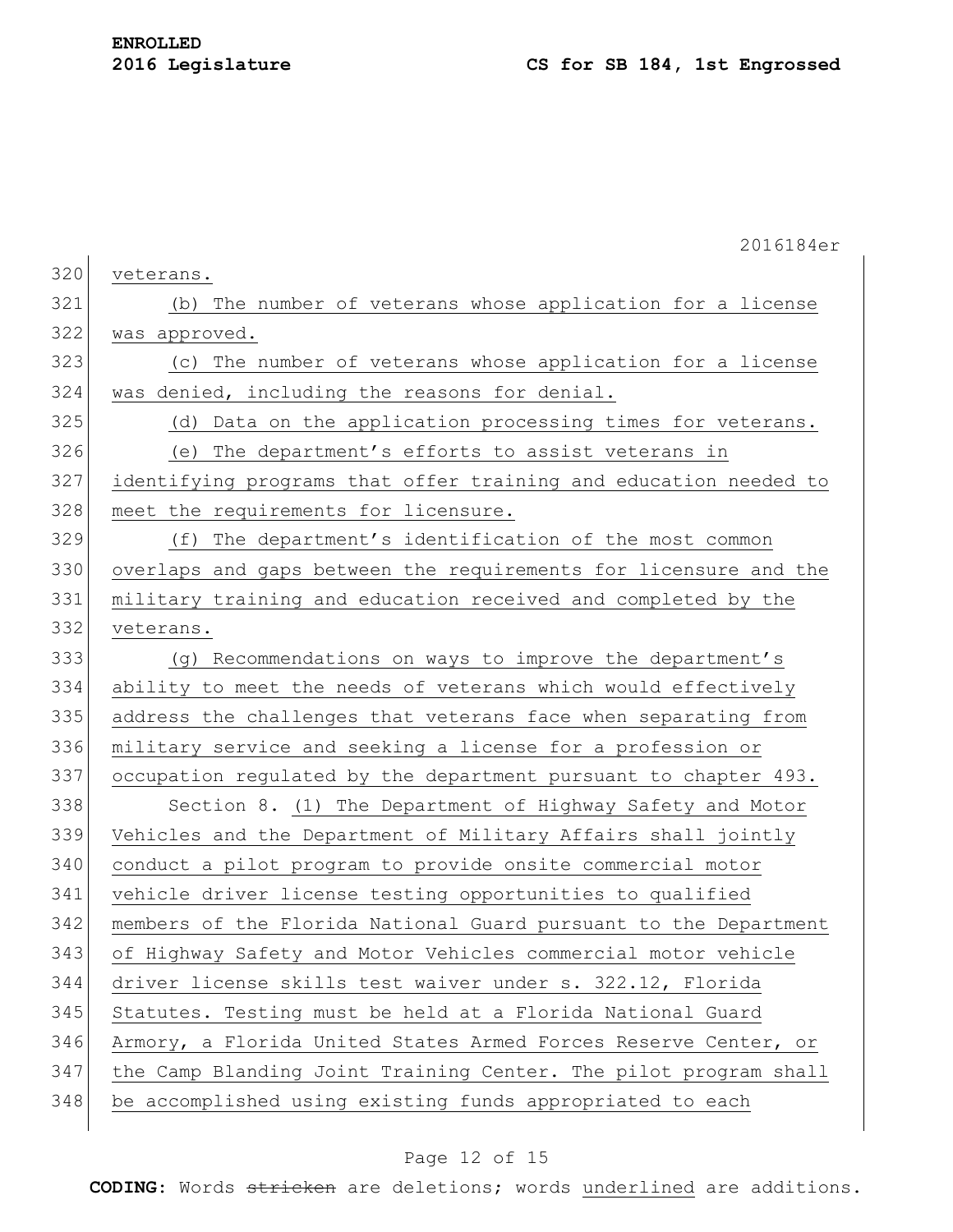|     | 2016184er                                                        |
|-----|------------------------------------------------------------------|
| 349 | department.                                                      |
| 350 | (2) By June 30, 2017, the Department of Highway Safety and       |
| 351 | Motor Vehicles and the Department of Military Affairs shall      |
| 352 | jointly submit a report on the results of the pilot program to   |
| 353 | the President of the Senate and the Speaker of the House of      |
| 354 | Representatives.                                                 |
| 355 | (3) This section is repealed October 1, 2017, and shall not      |
| 356 | be codified in the Florida Statutes.                             |
| 357 | Section 9. Military and Overseas Voting Assistance Task          |
| 358 | Force.-The Military and Overseas Voting Assistance Task Force, a |
| 359 | task force as defined in s. 20.03, Florida Statutes, is created  |
| 360 | within the Department of State. The task force is created for    |
| 361 | the express purpose of studying issues involving the development |
| 362 | and implementation of an online voting system that allows absent |
| 363 | uniformed services voters who are overseas to electronically     |
| 364 | submit voted ballots.                                            |
| 365 | (1) The task force is composed of 11 members, as follows:        |
| 366 | (a) The Secretary of State or his or her designee, who           |
| 367 | shall serve as chair of the task force.                          |
| 368 | The Adjutant General or his or her designee.<br>(b)              |
| 369 | (c) The executive director of the Agency for State               |
| 370 | Technology or his or her designee.                               |
| 371 | (d) One member of the Senate appointed by the President of       |
| 372 | the Senate.                                                      |
| 373 | (e) One member of the House of Representatives appointed by      |
| 374 | the Speaker of the House of Representatives.                     |
| 375 | Three supervisors of elections appointed by the Florida<br>(f)   |
| 376 | State Association of Supervisors of Elections.                   |
| 377 | (g) Three individuals appointed by the Secretary of State,       |
|     |                                                                  |

## Page 13 of 15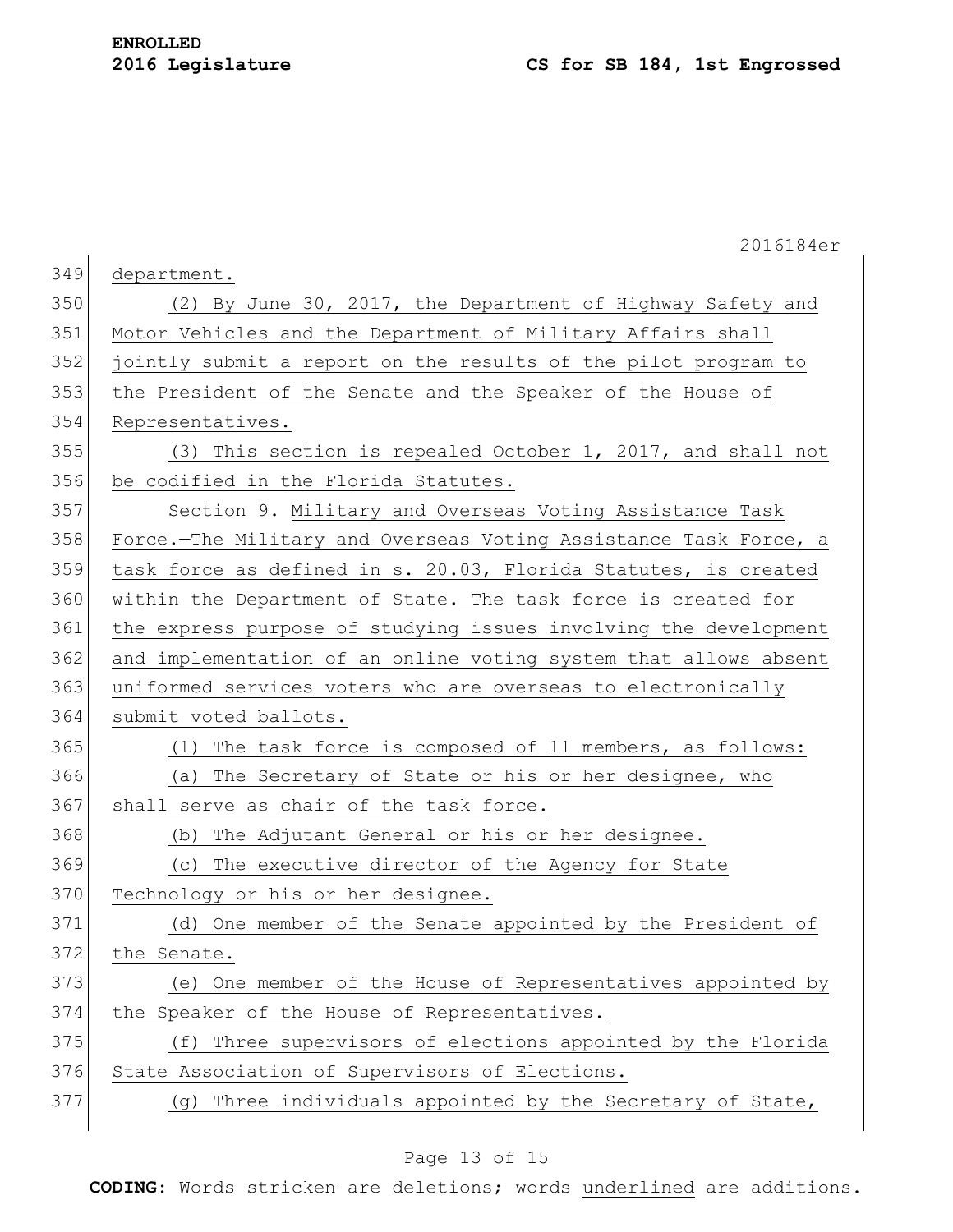|     | 2016184er                                                        |
|-----|------------------------------------------------------------------|
| 378 | with relevant expertise in computers, the Internet, or other     |
| 379 | associated technologies.                                         |
| 380 | (2) Members of the task force shall serve without                |
| 381 | compensation, but are entitled to reimbursement for per diem and |
| 382 | travel expenses pursuant to s. 112.061, Florida Statutes.        |
| 383 | (3) The task force, at a minimum, shall study and report on      |
| 384 | the following issues:                                            |
| 385 | (a) Any factor that limits the ability of absent uniformed       |
| 386 | services voters who are overseas to request, receive, and return |
| 387 | absentee ballots within the current statutory time period for    |
| 388 | casting absentee ballots.                                        |
| 389 | (b) The costs associated with the development and                |
| 390 | implementation of an online voting system.                       |
| 391 | (c) The feasibility of absent uniformed services voters who      |
| 392 | are overseas using an online voting system to electronically     |
| 393 | submit a voted ballot.                                           |
| 394 | (d) The security of electronically submitting a voted            |
| 395 | ballot through an online voting system.                          |
| 396 | (e) Procedures adopted by other states to facilitate             |
| 397 | greater electoral participation among absent uniformed services  |
| 398 | voters who are overseas.                                         |
| 399 | (4) The Secretary of State shall submit a report to the          |
| 400 | Governor, the President of the Senate, and the Speaker of the    |
| 401 | House of Representatives by July 1, 2017, containing the task    |
| 402 | force's recommendation concerning whether the state should       |
| 403 | pursue the development and implementation of an online voting    |
| 404 | system that allows absent uniformed services voters who are      |
| 405 | overseas to electronically submit voted ballots. If the task     |
| 406 | force favorably recommends an online voting system, the report   |
|     |                                                                  |

## Page 14 of 15